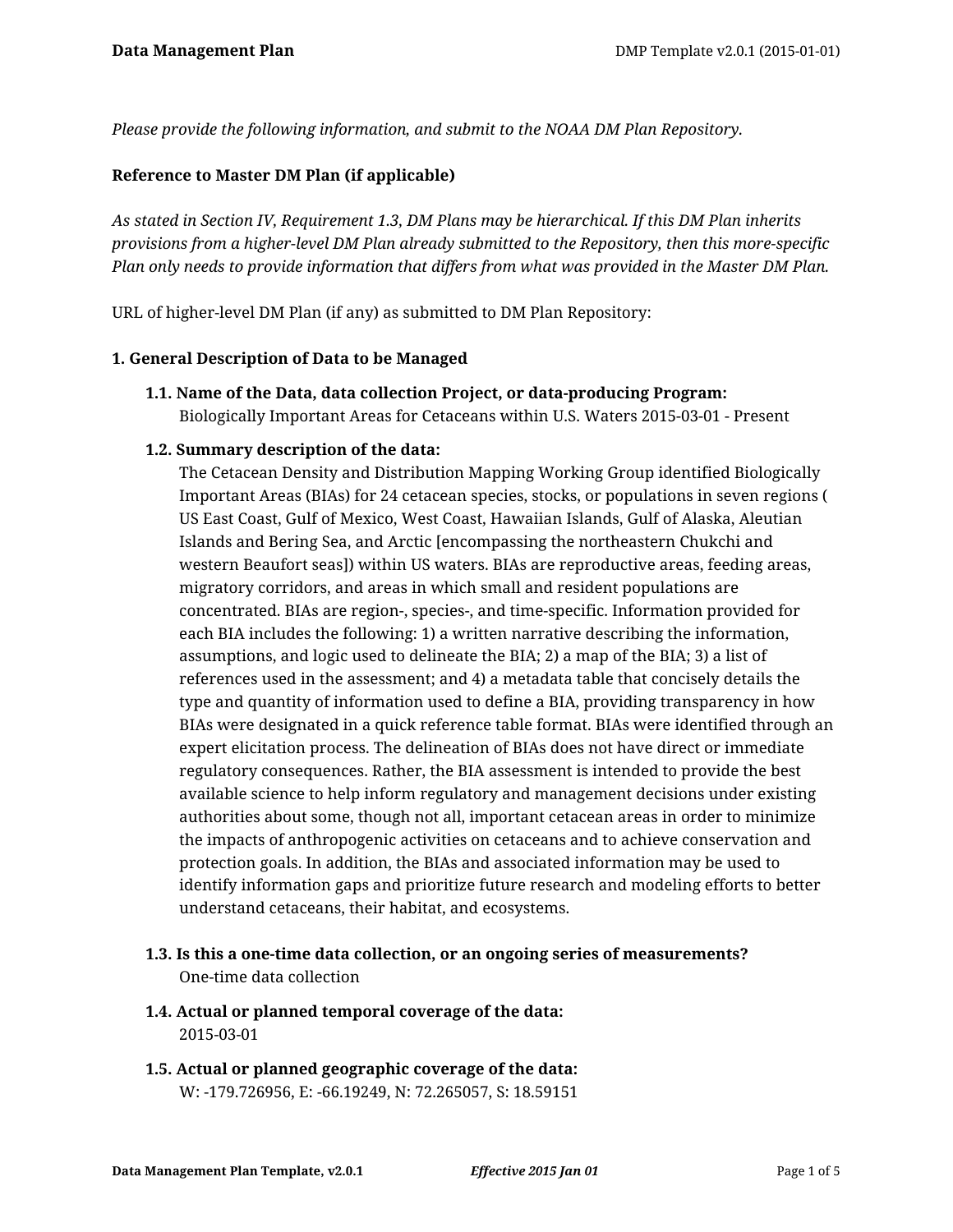US Exclusive Economic Zone (EEZ)

#### **1.6. Type(s) of data:**

*(e.g., digital numeric data, imagery, photographs, video, audio, database, tabular data, etc.)* Map (digital)

#### **1.7. Data collection method(s):**

*(e.g., satellite, airplane, unmanned aerial system, radar, weather station, moored buoy, research vessel, autonomous underwater vehicle, animal tagging, manual surveys, enforcement activities, numerical model, etc.)*

## **1.8. If data are from a NOAA Observing System of Record, indicate name of system:**

**1.8.1. If data are from another observing system, please specify:**

#### **2. Point of Contact for this Data Management Plan (author or maintainer)**

**2.1. Name:**

Timothy J Haverland

- **2.2. Title:** Metadata Contact
- **2.3. Affiliation or facility:**
- **2.4. E-mail address:** tim.haverland@noaa.gov
- **2.5. Phone number:**

301-427-8137

## **3. Responsible Party for Data Management**

*Program Managers, or their designee, shall be responsible for assuring the proper management of the data produced by their Program. Please indicate the responsible party below.*

**3.1. Name:**

Megan Ferguson

**3.2. Title:** Data Steward

#### **4. Resources**

*Programs must identify resources within their own budget for managing the data they produce.*

#### **4.1. Have resources for management of these data been identified?**

Yes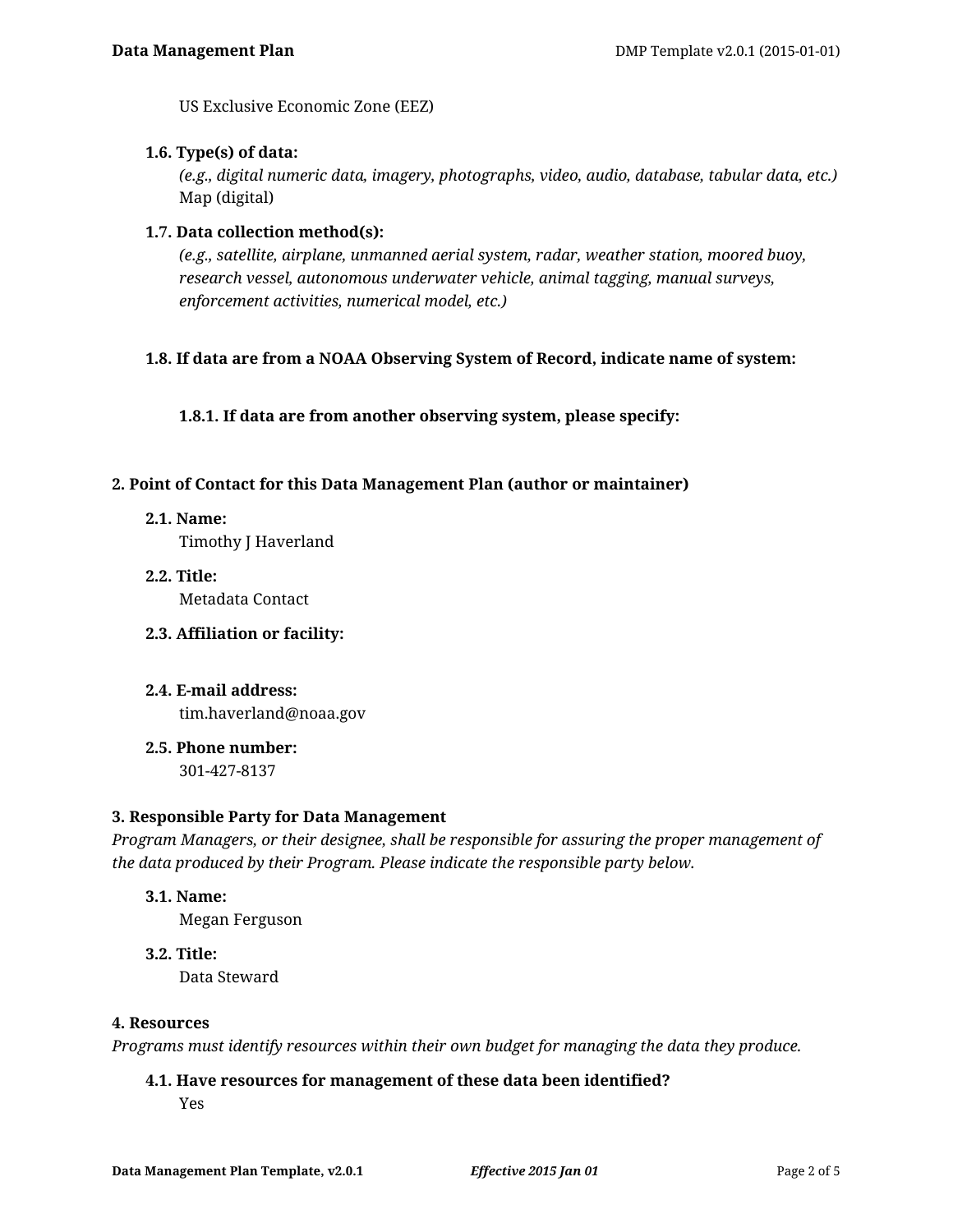## **4.2. Approximate percentage of the budget for these data devoted to data management ( specify percentage or "unknown"):**

Unknown

## **5. Data Lineage and Quality**

*NOAA has issued Information Quality Guidelines for ensuring and maximizing the quality, objectivity, utility, and integrity of information which it disseminates.*

## **5.1. Processing workflow of the data from collection or acquisition to making it publicly accessible**

*(describe or provide URL of description):*

Lineage Statement:

Some BIAs were created by digitizing high density portions of density rasters; many were created from sightings data paired with expert input to determine boundary lines. Individual species BIA narratives and accompanying supplementary tables give the most detailed description of how each BIA was determined. BIA boundaries are not exact, but are the best approximation of the areas used by animals that are of biological importance to the health and overall survival of the individual and the species. Each BIA was reviewed by at least 7 and up to 20 exerts, including reviews prior to the publication process, and rigorous peer-reviews during the journal's publication process.

**5.1.1. If data at different stages of the workflow, or products derived from these data, are subject to a separate data management plan, provide reference to other plan:**

**5.2. Quality control procedures employed (describe or provide URL of description):** Each BIA was reviewed by at least 7 and up to 20 exerts, including reviews prior to the publication process, and rigorous peer-reviews during the journal¿s publication process.

## **6. Data Documentation**

*The EDMC Data Documentation Procedural Directive requires that NOAA data be well documented, specifies the use of ISO 19115 and related standards for documentation of new data, and provides links to resources and tools for metadata creation and validation.*

# **6.1. Does metadata comply with EDMC Data Documentation directive?** No

- **6.1.1. If metadata are non-existent or non-compliant, please explain:** Missing/invalid information:
	- 1.7. Data collection method(s)
- **6.2. Name of organization or facility providing metadata hosting:** NMFS Office of Science and Technology
	- **6.2.1. If service is needed for metadata hosting, please indicate:**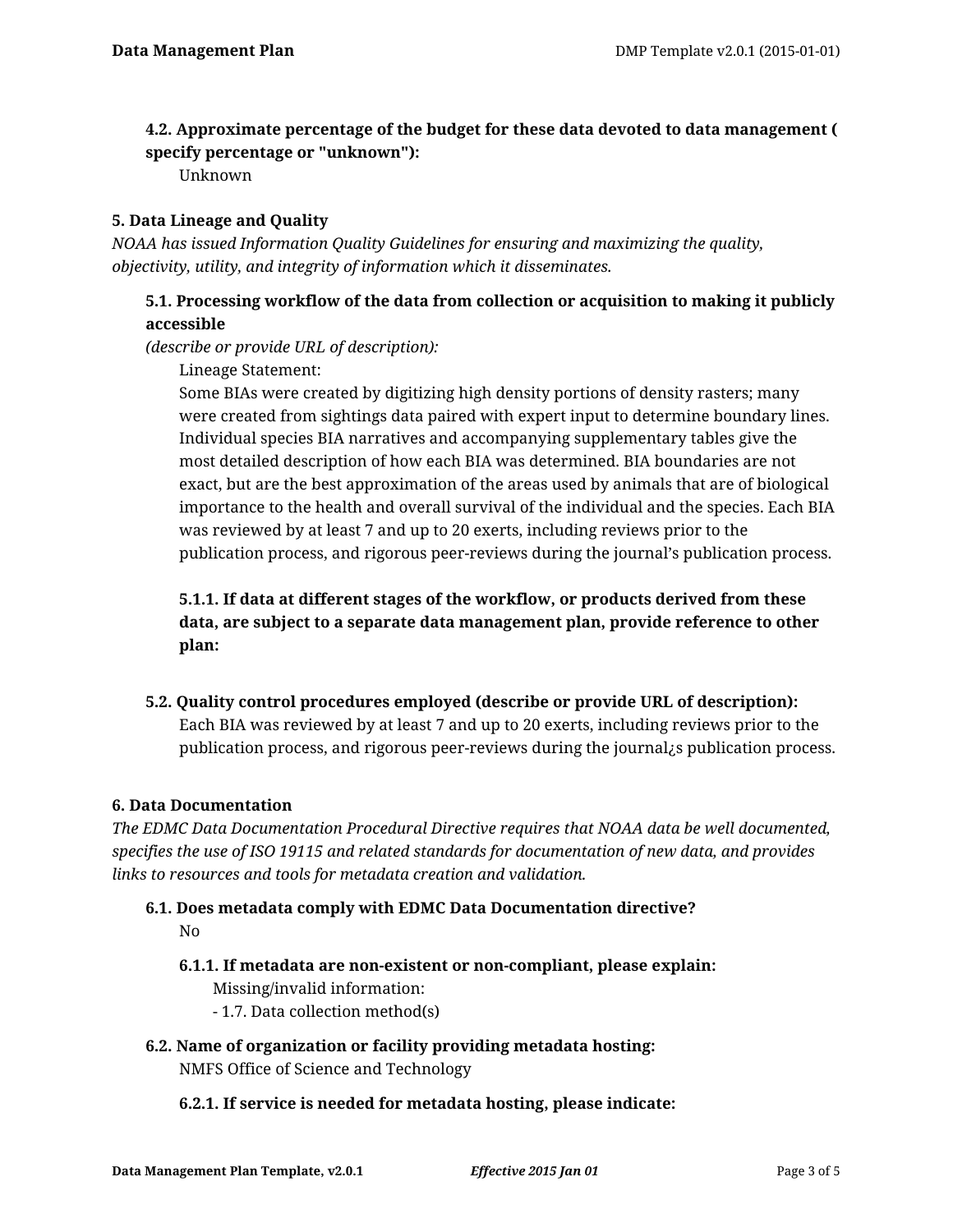#### **6.3. URL of metadata folder or data catalog, if known:**

https://www.fisheries.noaa.gov/inport/item/23643

#### **6.4. Process for producing and maintaining metadata**

*(describe or provide URL of description):*

Metadata produced and maintained in accordance with the NOAA Data Documentation Procedural Directive: https://nosc.noaa.gov/EDMC/DAARWG/docs/EDMC\_PD-Data\_Documentation\_v1.pdf

## **7. Data Access**

*NAO 212-15 states that access to environmental data may only be restricted when distribution is explicitly limited by law, regulation, policy (such as those applicable to personally identifiable information or protected critical infrastructure information or proprietary trade information) or by security requirements. The EDMC Data Access Procedural Directive contains specific guidance, recommends the use of open-standard, interoperable, non-proprietary web services, provides information about resources and tools to enable data access, and includes a Waiver to be submitted to justify any approach other than full, unrestricted public access.*

# **7.1. Do these data comply with the Data Access directive?**

Yes

**7.1.1. If the data are not to be made available to the public at all, or with limitations, has a Waiver (Appendix A of Data Access directive) been filed?**

**7.1.2. If there are limitations to public data access, describe how data are protected from unauthorized access or disclosure:**

## **7.2. Name of organization of facility providing data access:**

NMFS Office of Science and Technology (OST)

# **7.2.1. If data hosting service is needed, please indicate:**

No

## **7.2.2. URL of data access service, if known:**

http://cetsound.noaa.gov/Assets/cetsound/data/CetMap\_BIA\_WGS84.zip http://services2.arcgis.com/C8EMgrsFcRFL6LrL/arcgis/rest/services/CetMap\_BIA/FeatureServer

## **7.3. Data access methods or services offered:**

Data may be downloaded on demand using the URLs provided.

# **7.4. Approximate delay between data collection and dissemination:**

0 Days

**7.4.1. If delay is longer than latency of automated processing, indicate under what authority data access is delayed:**